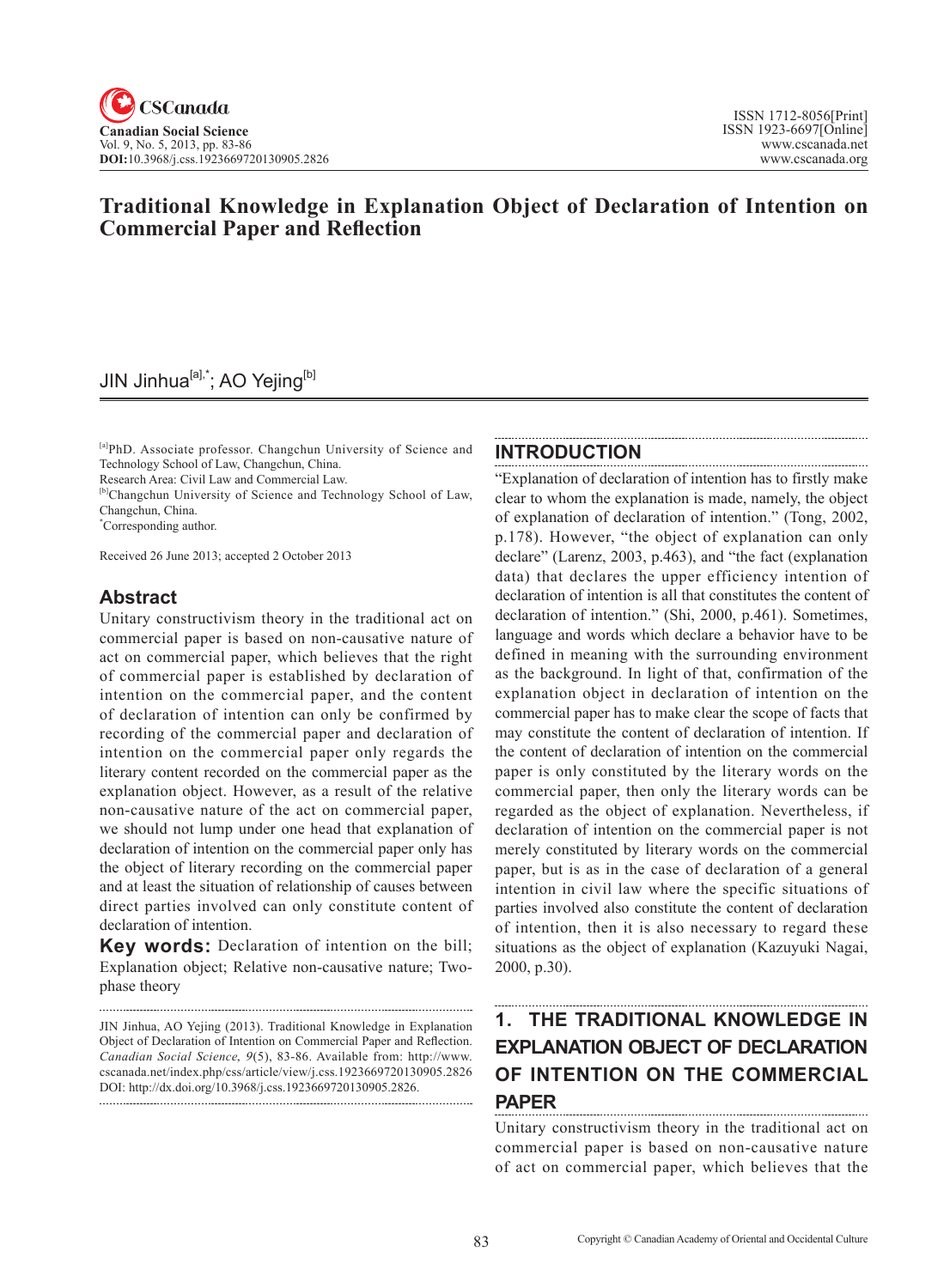establishment of act on commercial paper is independent of the debtor creditor relationship with a relationship of cause and is to express the non-causative right that is generated independent of causative debtor and creditor on the commercial paper. Thus, we can only hold the view that the right of commercial paper is established by declaration of intention on the commercial paper, so the content of declaration of intention can only be determined by recording of the commercial paper. In this way, under the unitary constructivism theory of commercial paper, declaration of intention on the commercial paper only has the explanation object of recorded literary words on the commercial paper.

However, there are some scholars who hold the opinion that the viewpoint that prescribes a limit to explanation object of declaration of intention on the commercial paper to the commercial paper itself and recording of the commercial paper may be established from the stand of the theory of creation, but is not agreed from the stand of the theory of contract. Although recording of the commercial paper is necessary for establishment of debt and credit of the commercial paper, it is not sufficient. Therefore, it is obvious insufficient to regard recording on the commercial paper as the unique explanation object of declaration of intention on the commercial paper (Hiroyuki, p.138). As has been mentioned previously, the theory of contract advocates that the legal relationship on the commercial paper is determined by the contract of payment agreed by the debtor and creditor of the commercial paper (the direct parties involved in acceptance of the commercial paper), and the commercial paper itself is a contract, so there is no need to set up another contract to prove its existence. According to the opinion that emphasizes "declaration of intention on the commercial paper is faced by the direct counterpart of delivery contract" and "debt and credit of commercial paper is established based on delivery contract", Joost, a Germany scholar, believes that "what should be explained is not the security of the commercial paper, but the entirety of the delivery contract" (Hiroyuki, p.650) That is to say, the explanation object of declaration of intention on the commercial paper should be "delivery contract" instead of the written commercial paper at a preparatory stage or its recording of the literary words. Even the result is that the entirety of delivery contract is regarded as the explanation object and the debt and credit of commercial paper is not established or a debt and credit of commercial paper that is consistent with the recording of the commercial paper is not established, the third assignee can also obtain protection according to the theory of appearance of rights and there is no need to prescribe a limit to explanation object of declaration of intention on the commercial paper to the security of commercial paper as a result of worrying about the circulation of the commercial paper (Hiroyuki, p.138). According to the theory of Joost, through explanation that is limited to

"objective", while this is only limited to direct parties involved or there are some cases in which the assignee of the commercial paper is already known which are regarded as the exception of the explanation principle, this is the discussion of reversal of objectiveness and subjectiveness. In one word, Joost holds the view that establishment of debt and credit of commercial paper and its content should be based on the "delivery contract" and its explanation should follow the general principle of explanation of declaration of intention.

As for the above theory by Joost, the Germany scholar Pflug holds an opposed attitude and he holds the view that the viewpoint by Joost ignores "distinction between declaration of security on the commercial paper and the delivery contract of the commercial paper". He emphasizes that whatever kind of commercial paper theory is taken, both "declaration of security" and "completion of security" can become important factors for establishment of debt and credit of commercial paper. He also advocates that at the time when recording of security is regarded as the explanation object, we should also acknowledge existence of "delivery contract" between the direct parties involved in acceptance of the commercial paper ―explaining based on the explanation principle of the general legal behavior (Hiroyuki, p.652). In general, at the time when Pflug emphasizes the importance of completion of the commercial paper on one hand, he also emphasizes declaration of commercial paper is also faced by the third party on the other hand. That is to say, completion of the commercial paper has the legal significance of being individually independent of the delivery contract and is an appearance reliability factor that is different from the contract liability. It emphasizes the significance of being independent of the third party, and focuses on "declaration of security". Explanation that takes its independence into consideration is the most appropriate. And explanation based on "the typical significance" of declaration ought to be most supported considering the entirety of the law of negotiable instrument (Hiroyuki, p.653).

# **2. REFLECTION ON THE TRADITIONAL KNOWLEDGE IN EXPLANATION OBJECT OF DECLARATION OF INTENTION ON THE COMMERCIAL PAPER: BASED ON THE THEORY OF RELATIVE NON-CAUSATIVE NATURE OF ACT ON COMMERCIAL PAPER**

Divergence on the explanation object of declaration of intention on the commercial paper, in the final analysis, is due to the relative non-causative nature of the act on commercial paper. The so-called non-causative nature of the commercial paper does not mean that occurrence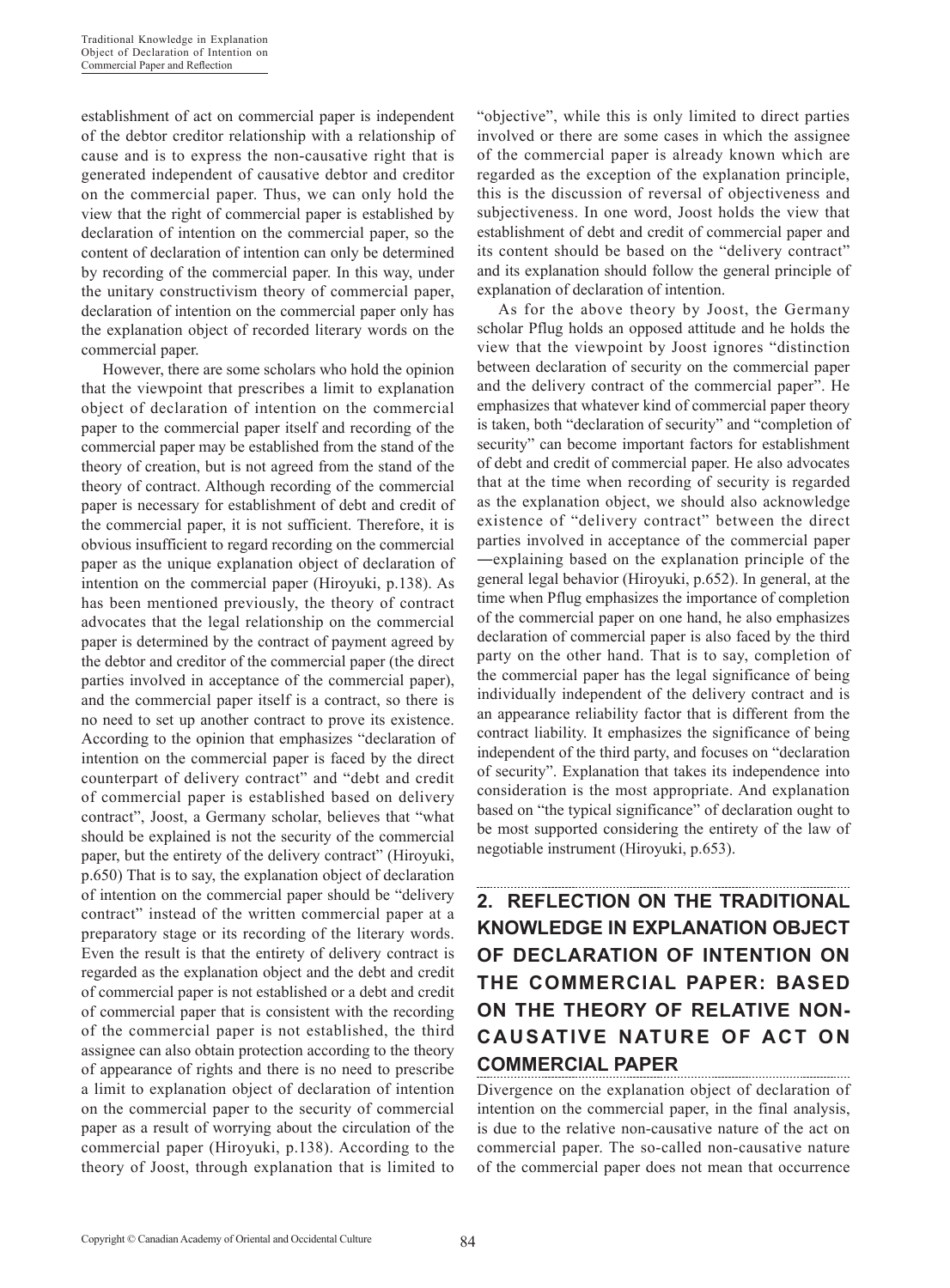of the act on commercial paper has no relationship of cause, but mean that it is "a requirement proposed to the commercial paper based on the social economic life and is specially endowed by the law, namely, law of negotiable instrument", and is not intrinsic by act on commercial paper" (Zhao, 2007, p.43). As a matter of fact, acceptance of a commercial paper must have its reason and the commercial paper is, actually, "an instrument of cause", which determines that the non-causative nature of the commercial paper should not be absolute non-causative, but has its limit of application. This kind of connection between the cause relationship and relationship of commercial paper is reflected in consistency of the party involved in the cause relationship with the one involved in the relationship of commercial paper. That is to say, the direct parties involved can still make a counterplea with an excuse in terms of cause relationship (Zhao, 2002, p.44). In other words, even in an occasion of commercial paper where the degree of abstract of the cause relationship is extremely high, the cause relationship is directly reflected on the legal relationship of the commercial paper with the method of executing the right of counterplea. However, even in this situation, "consideration of the cause relationship" is absolutely necessary as for explanation of declaration of intention on the commercial paper. In light of that, we should not generally summarize that explanation of declaration of intention on the commercial paper merely has the object of literary recording on the commercial paper and at least the situation of the cause relationship between the direct parties involved also constitutes the content of declaration of intention.

In addition, the function of non-causative nature of act on commercial paper is manifested as counterplea restriction system in law (Zhao, 1999, p.38) because if the act on commercial paper is affected by the cause relationship of acceptance of commercial paper, then existence of debt and credit of commercial paper is also denied in the occasion where the cause relationship does not exist or the efficiency is denied, it is unable to explain the stipulation in the first Item of the  $13<sup>th</sup>$  Article in *Law of Negotiable Instrument of Republic of China*. It is stipulated in the first Item of the  $13<sup>th</sup>$  Article in "Law of Negotiable Instrument of Republic of China" that, "Debtor of the commercial paper should not confront the bearer of the commercial paper with the excuse of counterplea between the debtor and the remote holder of the drawer or the bearer of the commercial paper. Nevertheless, the situation is an exception in which the bearer of the commercial paper obtains the commercial paper even if he knows there exists origin of counterplea." Thus, it can be seen that, counterplea restrict often occurs in the process of negotiable endorsement of the commercial paper and exists between the debtor of the commercial paper and the bearer of commercial paper who assigns the commercial paper according to the endorsement. That is to say, it exists between the direct parties involved in acceptance

of the commercial paper and acknowledges existence of the counterplea origin to the bearer of commercial paper with malevolence. Thus, there is no occasion where this system is applicable. In other words, declaration of intention on the commercial paper that is only limited to the one of act on commercial paper and the third assignee of the commercial paper is totally independent of the cause relationship and exerts its efficiency. However, efficiency of declaration of intention on the commercial paper between the direct parties involved in acceptance of the commercial paper and between the one of act on commercial paper and the bearer of the commercial paper with malevolence is still affected by the cause relationship and we should not take into consideration of factors for the cause relationship when we judge its efficiency.

# **3. RE-CONSTRUCTION OF THE THEORY OF EXPLANATION OF DECLARATION OF INTENTION ON COMMERCIAL PAPER: BASED ON THE TWO-PHASE THEORY OF ACT ON COMMERCIAL PAPER**

Under the two-phase theory of act on commercial paper, in order for the person of act on commercial paper to have the relationship of commercial paper with others, he has to make two declarations of intention, namely, declaration of intention of debt burden and declaration of intention of right transfer. These two declarations of intention not only have mutually different properties, but also have independent legal efficiency. Thus, explanation of declaration of intention on the commercial paper based on the two-phase stage also has the necessity to distinguish the two declarations of intention and be made respectively. What explanation of declaration of intention of debt burden on the commercial paper is intended to confirm is the intention content that a particular debtor burdens the debt of the commercial paper, whereas what explanation of declaration of intention of right transfer on the commercial paper is intended to confirm is the intention content that a particular person who accepts the commercial paper right.

#### **3.1 Explanation Object of Declaration of Intention of Debt Burden**

Under the two-phase theory of act on commercial paper, declaration of intention of debt burden has its noncausative nature. Thus, it should contain any fact outside the cause relationship of the commercial paper. According to the non-causative nature of declaration of intention of debt burden, a person of act on commercial paper works out the commercial paper but establishes the commercial paper debt that is different from the cause debt. In other words, commercial paper debt is established according to the declaration of intention expressed by the person